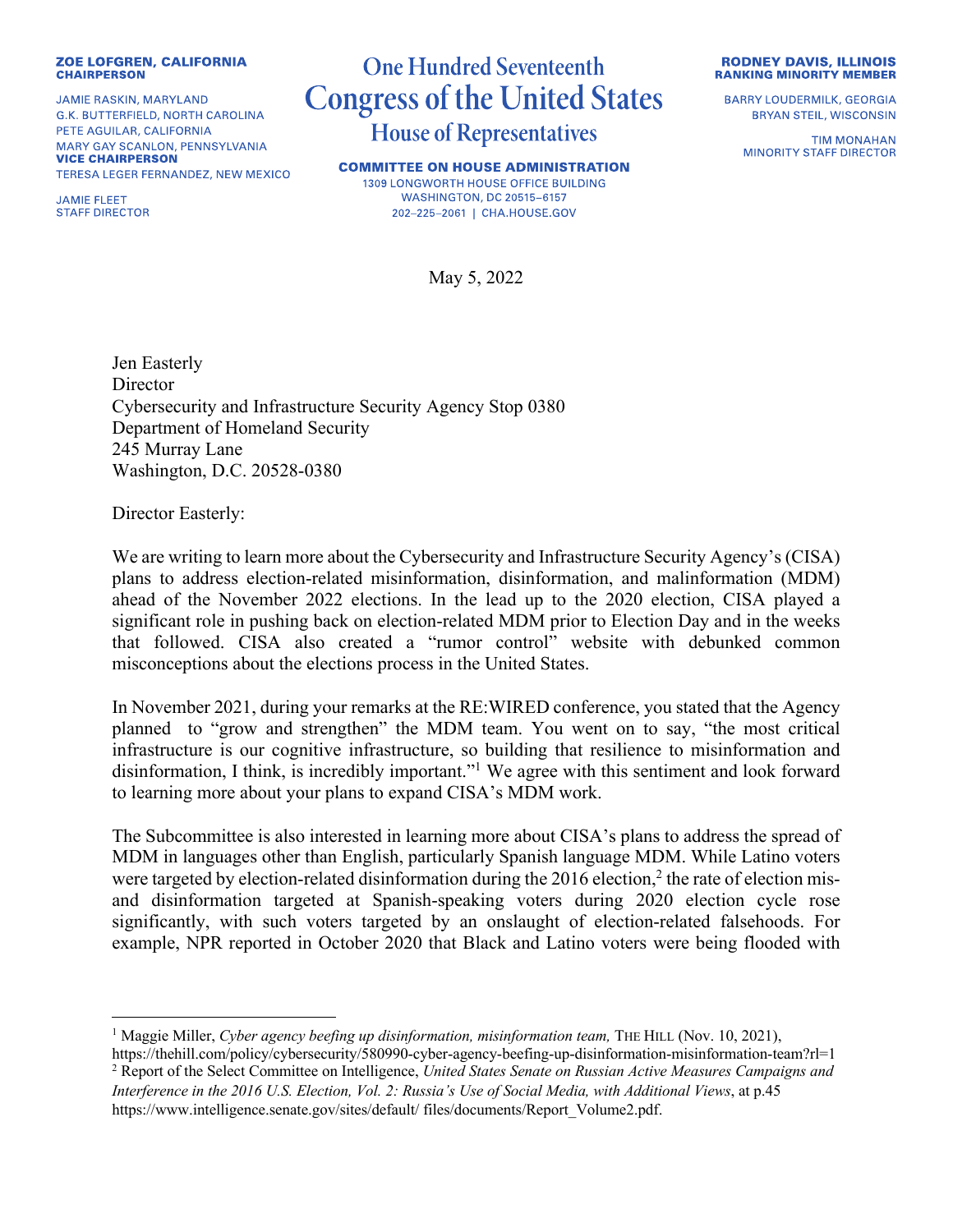disinformation in the final days before the election in which the "intent was unmistakable: to depress turnout among people of color by fueling distrust in the political process."3

Research conducted by Equis Research and Equis Labs, who focus on studying and reaching Latino voters, found that "social media networks are doing a poor job at addressing Spanish misinformation, with less moderation and posts left up longer than in English." Indeed, some Spanish-language posts were still active on Facebook [as of October 2021] from November 2020 that "promote[d] election lies with no warning labels," and while *Facebook* and *YouTube* announced policies to remove or restrict content from the conspiracy theory movement QAnon, it continued to spread in Spanish.<sup>4</sup> There is no reason to believe the targeting of mis- and disinformation will slow or cease during the 2022 election cycle.

The Subcommittee looks forward to hearing from the Agency regarding its plans to combat election-related MDM, including in languages other than English. Enclosed are questions to the Agency.

Thank you in advance for your assistance with this matter. We respectfully request your responses by May 20, 2022. If you have any questions regarding this request, please contact Committee staff at (202) 225-2061.

Sincerely,

Chair Member Member

G. K. Butterfield Pete Aguilar Teresa Leger Fernández Subcommittee on Elections Subcommittee on Elections Subcommittee on Elections

cc: The Honorable Zoe Lofgren, Chairperson Committee on House Administration

> The Honorable Darren Soto Member of Congress, Florida's 9<sup>th</sup> Congressional District

The Honorable Nanette Barragán Member of Congress, California's 44th Congressional District

<sup>3</sup> Shannon Bond, *Black And Latino Voters Flooded With Disinformation In Election's Final Days*, NPR (Oct. 30, 2020), https://www.npr.org/2020/10/30/929248146/black-and-latino-voters-flooded-with-disinformation-inelections-final-days. 4 Stephanie Valencia, *Misinformation online is bad in English. But it's far worse in Spanish*, The Washington Post

<sup>(</sup>Oct. 28, 2021), https://www.washingtonpost.com/outlook/2021/10/28/misinformation-spanish-facebook-socialmedia/.